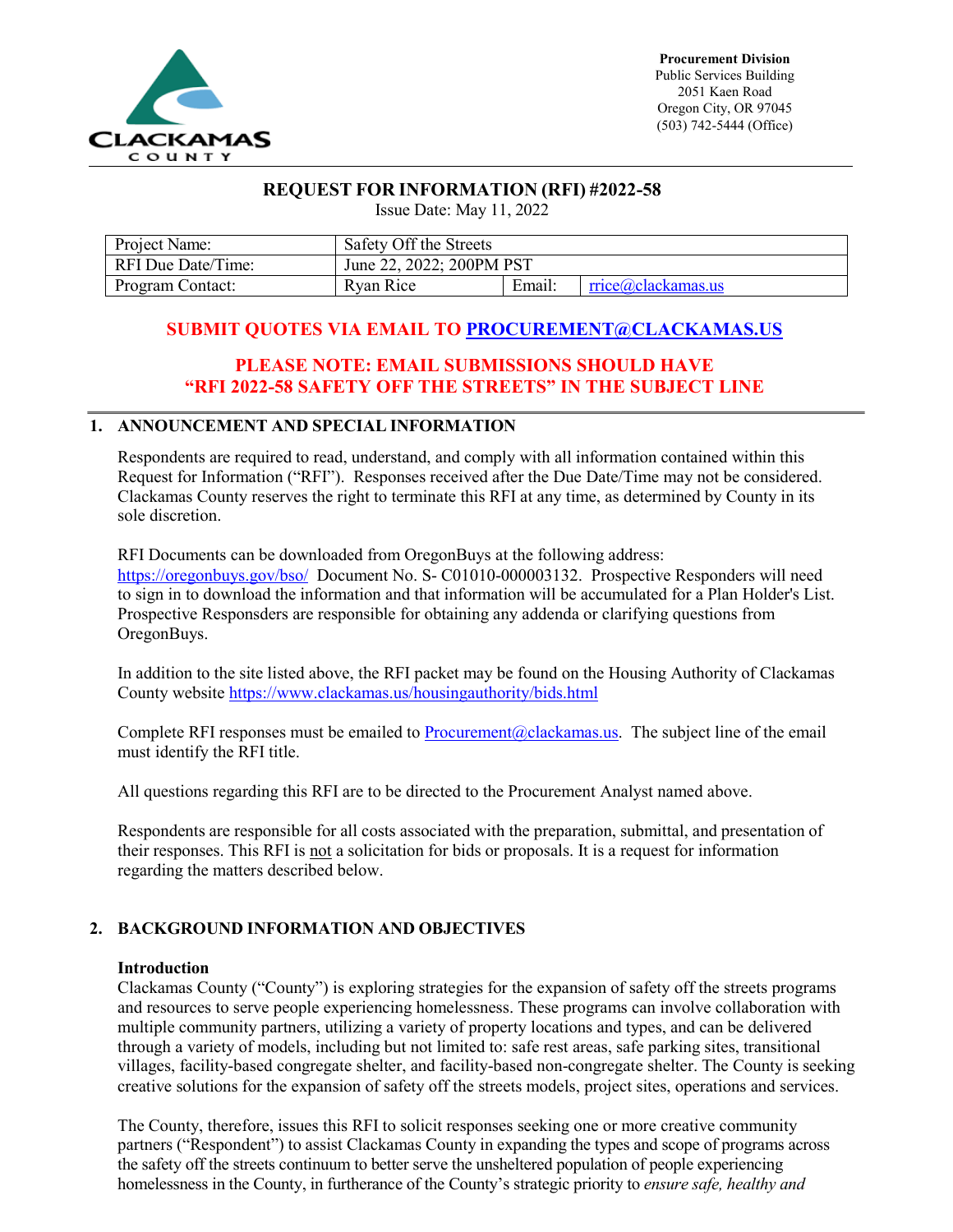#### *secure communities*.

The County welcomes the responses of all legally-qualified respondents, including incumbent service providers, as well as competitive providers, nonprofit organizations, and other entities that are interested in offering innovative and practicable safety off the streets services. Providers may respond as part of a partnership with other organizations or may provide separate responses outlining their approaches.

The County encourages respondents use their expertise to shape the direction and form the partnership(s) to expand the safety off the streets capacity in the County. Respondents may work together to respond to this RFI. The County is open to creative solutions that can maximize the efficient utilization of limited resources while providing safe, dignified, and supportive sheltering services to meet its diverse communities' needs.

Respondents should make proposals that include proven, effective strategies to maximize benefit and minimize trauma for participants. Proposals may include but are not limited to:

- Self-governance or participant voice components
- Connections to permanent housing and other service needs
- Programs that meet the specific needs of BIPOC communities

### **Background**

Safety off the streets programs are shelters or types of crisis housing with the primary purpose of providing safe temporary shelter for people experiencing a housing crisis. All such programs are "transitional" – they are not meant as permanent places of residence and should connect households to permanent housing and access to other services as quickly as possible. Such programs provide a temporary place for people to stay, meet basic needs such as food, safety, and hygiene, and offer or connect to support to seek and obtain housing. Safety off the streets programs play a critical role in a system's response to homelessness, providing life-saving, immediately available shelter for people experiencing a housing crisis.

In 2020 and 2021, the Housing Authority created a [Local Implementation Plan](https://dochub.clackamas.us/documents/drupal/72f5e8e7-d1b9-4fc5-bb11-2877a9934363) for the delivery of Supportive Housing Services in Clackamas County. That plan included an assessment of unmet need across all types of housing services. The Plan estimated that as many as 1,300 individuals and families in Clackamas County experience an unmet need for emergency shelter.

### *Clackamas County Safety off the Streets Inventory*

The following table demonstrates the existing safety off the streets capacity of transitional housing and shelter programs in Clackamas County as of December 14, 2021.

| <b>Current System Capacity for Transitional Housing &amp; Shelter in Clackamas County</b> |                                   |                                    |                             |  |  |  |
|-------------------------------------------------------------------------------------------|-----------------------------------|------------------------------------|-----------------------------|--|--|--|
| <b>Type of Transitional Housing/Shelter</b>                                               | Beds for HH w/<br><b>Children</b> | Beds for HH w/o<br><b>Children</b> | <b>Total</b><br><b>Beds</b> |  |  |  |
| <b>Emergency Shelter</b>                                                                  | 26                                | 72                                 | 98                          |  |  |  |
| <b>Extreme Weather Warming Shelters</b>                                                   | --                                | $-$                                | 120                         |  |  |  |
| <b>Domestic Violence Shelter</b>                                                          | 227                               | 63                                 | 290                         |  |  |  |
| <b>Transitional Housing and Interim Housing</b><br>(includes Veterans Village)            | 33                                | 47                                 | 80                          |  |  |  |
| <b>Total</b>                                                                              | 286                               | 182                                | 588                         |  |  |  |

### *Existing Need for Safety off the Streets by household type*

The County's Coordinated Housing Access (CHA) system was created to allow people experiencing a housing crisis access to all available homelessness prevention and housing programs through a single point of contact. The CHA system provides the best measure of the needs of our unhoused neighbors.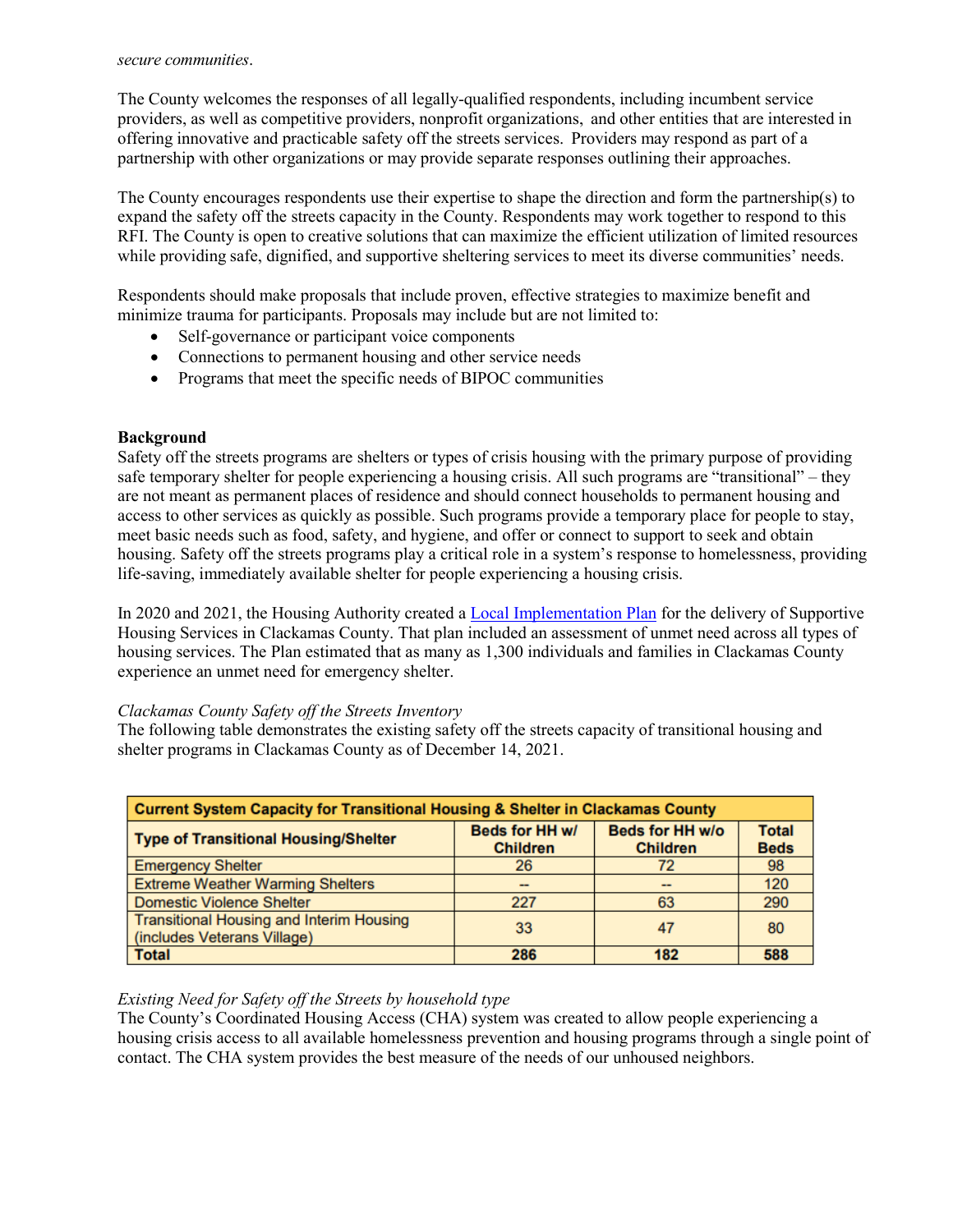| <b>Chronically Homeless &amp; Literally Homeless Households</b> |                  |                  |          |  |  |  |  |
|-----------------------------------------------------------------|------------------|------------------|----------|--|--|--|--|
| <b>Household Type</b>                                           | <b>2019 Data</b> | <b>2022 Data</b> | Change   |  |  |  |  |
| <b>Adult Only</b>                                               | 774              | 890              | $+15.0%$ |  |  |  |  |
| <b>Families with Children</b>                                   | 126              | 158              | $+25.4%$ |  |  |  |  |
| <b>Total Households</b>                                         | 900              | 1067             | $+18.5%$ |  |  |  |  |
| <b>Data by Subpopulation</b>                                    |                  |                  |          |  |  |  |  |
| <b>Subpopulation Type</b>                                       | <b>2019 Data</b> | <b>2022 Data</b> | Change   |  |  |  |  |
| Youth Households under 25                                       | 17               | 35               | 105.9%   |  |  |  |  |
| Adults Age 62+                                                  | 123              | 155              | 26.0%    |  |  |  |  |
| <b>Survivors of Domestic Violence</b>                           | 282              | 313              | 11.0%    |  |  |  |  |
| <b>Veteran Households</b>                                       | 128              | 63               | (50.8%)  |  |  |  |  |

### **3. OBJECTIVES**

Expanding the continuum of safety off the streets programs in Clackamas County will require collaborations with a variety of partners. All such programs require at least three basic components: a site; materials and infrastructure; and ongoing operations. Through this RFI, the County seeks to identify partners for all three of these components. Respondents do not need to have identified or include all three components in their proposals, though integrative proposals that include all three components are welcome.

*Site*: The County encourages innovative and creative responses to siting safety off the streets resources. Community based organizations, religious institutions, businesses and local jurisdictions may all have site control of properties that can be utilized for the provision of safety off the streets programs. For facility-based shelter, this includes existing structures that can be wholly or partially dedicated to use for safety off the streets purposes.

*Materials and infrastructure*: The County through this RFI seeks cost-effective and innovative proposals for the design, manufacture, construction, and implementation of safety off the streets models. Depending on the model, these can include living quarters (e.g., sleeping pods, tiny houses, multi-room dwelling units); common facilities (e.g., kitchen facilities and meeting spaces); hygiene accommodations (e.g., restrooms, showers, laundry); and other built or manufactured elements of a proposed safety off the streets program. Where applicable, respondents should address how the proposed program connects to infrastructure such as water, sewer, and electricity.

*Operations*: The County also seeks through this RFI to identify creative responses for the provision of ongoing safety off the streets services. This may include, but is not limited to: direct client services such as case management or peer support; connections to mainstream services and permanent housing; supportive development of social infrastructure in the proposed program; and site/property management.

### **4. SCOPE**

Respondents to this RFI should indicate how their proposals will assist the County in expanding safety off the streets in one or more of the following program models:

#### A. *Safe Rest Areas*

These are designated areas for immediately accessible short-term camping or sleeping in other temporary structures. Safe rest areas typically have basic amenities such as common areas for food preparation and/or distribution, access to hygiene facilities, garbage services, and fencing. Participants utilizing these sites can stay 24/7 until they are connected to services and navigated into permanent housing. Typically, these sites are operated by a service provider or peers who provide site management, housing navigation assistance, and other services as needed. Safe rest areas are best suited for adults experiencing homelessness. Families with children, unaccompanied youth, and survivors of domestic violence typically are not served by this model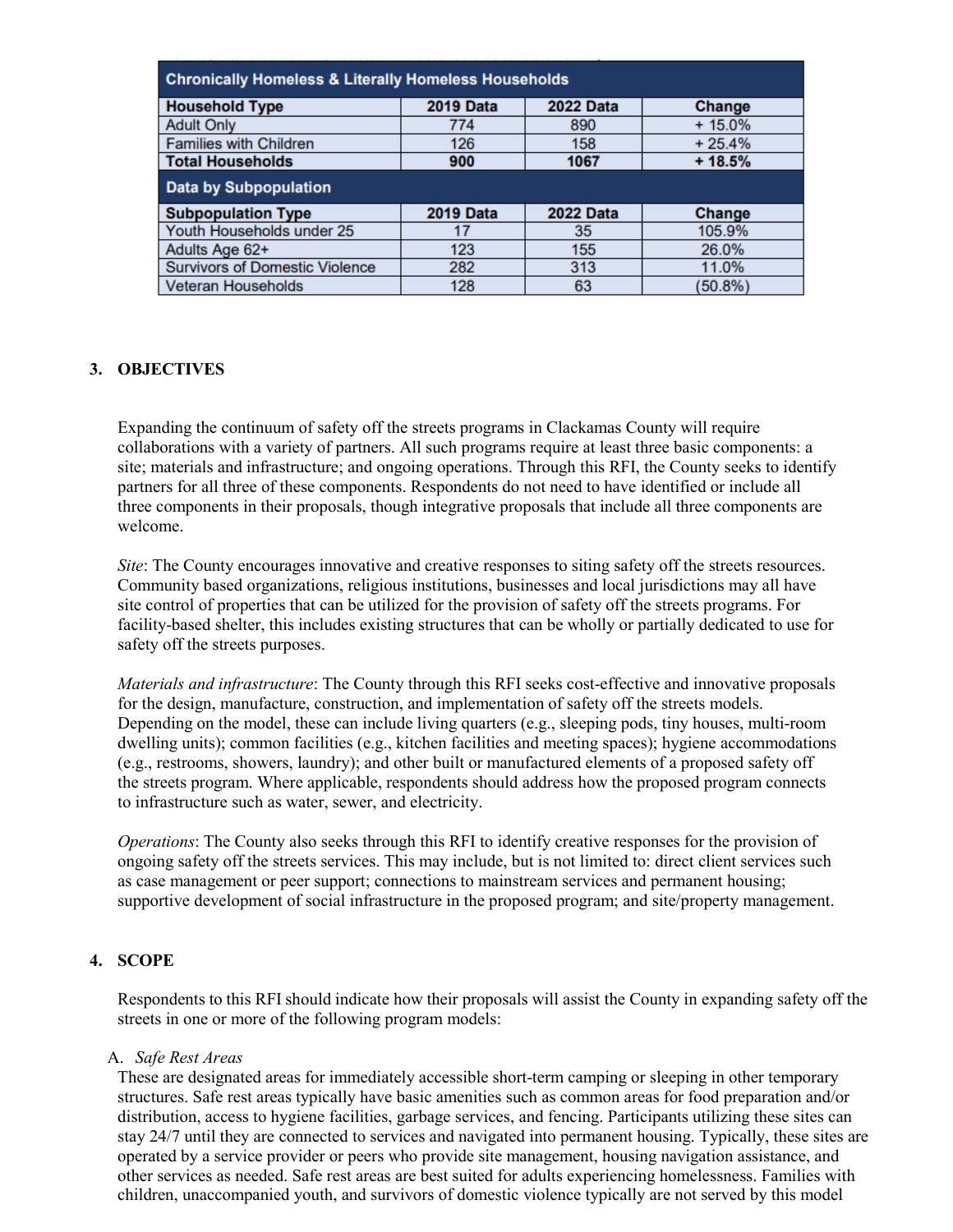and are best served by lower density models with more privacy.

## B. *Safe Parking Sites*

These sites are designated parking areas for people temporarily living in their vehicles where they can stay during the day and overnight without fear of being towed or ticketed. They can range from small, distributed sites hosting up to six vehicles to larger parking lots capable of hosting 50+ vehicles. Safe parking sites typically offer basic amenities such as access to hygiene facilities, food preparation/distribution, storage options, garbage service, and onsite security. These sites are frequently utilized by most populations experiencing homelessness and sleeping in their vehicle, but do not generally serve unaccompanied minor youth.

## C. *Transitional Villages*

This model establishes small, transitional communities through the construction of stick-built or prefabricated small living structures and common facilities on a single site. Program participants typically stay in hard-walled structures with electricity but often do not have plumbing. Common facilities provide communal space and access to both cooking and hygiene amenities. These sites are typically either managed by non-profit service providers or may be "self-governed" through peer management of the site. Program participants in these models typically live onsite for a few months (most commonly up to 24 months maximum) until they can be navigated into permanent housing. Transitional villages are best suited for adults experiencing homelessness. This model does not typically serve families with children or unaccompanied youth.

## D. *Facility Based Congregate Shelter*

This model provides either year-round or temporary shelter for people to stay overnight. Temporary shelters are typically opened in response to severe weather events such as heat, cold, or smoke. These shelters are easily accessible to provide a safe place to sleep overnight. Year-round shelters are typically dorm-style, while temporary shelters typically offer cots or sleeping mats. These shelters offer basic amenities such as access to hygiene facilities, some limited food options, and on-site staff or volunteers to assist anyone staying overnight. While this model can serve all populations, it is often limited to adults only as the congregate nature can be challenging for families with children.

## E. *Facility Based Non-Congregate Shelter*

These shelters provide private rooms, units, or dwellings for program participants to stay in for short periods of time until they can be navigated into permanent housing. There are several sub-types of this model, such as family shelter, motel shelter programs, and transitional housing programs. While these shelters can be utilized by any population, this model is generally recognized as the safest model for families with children. This model can also be tailored to meet the needs of specific populations such as youth, survivors of domestic violence, or older adults.

## **5. Response**

Responses should address the following information:

- A. Program Design, including
	- Which of the safety off the streets program models is being proposed, or a thorough description of any proposed innovative model(s) not listed above under "Scope";
	- The number of individuals or households the proposed program could accommodate at one time, and the total anticipated number of individuals or households to be served per year;
	- Number of staff, staff structure, and estimated staffing costs
	- Any identified partner(s) and their programmatic roles (e.g., formal or informal partners, subcontracting partner, etc.)
	- The specific population to be served, if applicable
	- How the proposal will integrate trauma-informed principles
	- How the proposal will integrate housing first principles
	- How the proposal will connect participants to housing navigation and permanent housing programs
	- What supportive services will be provided within the program structure